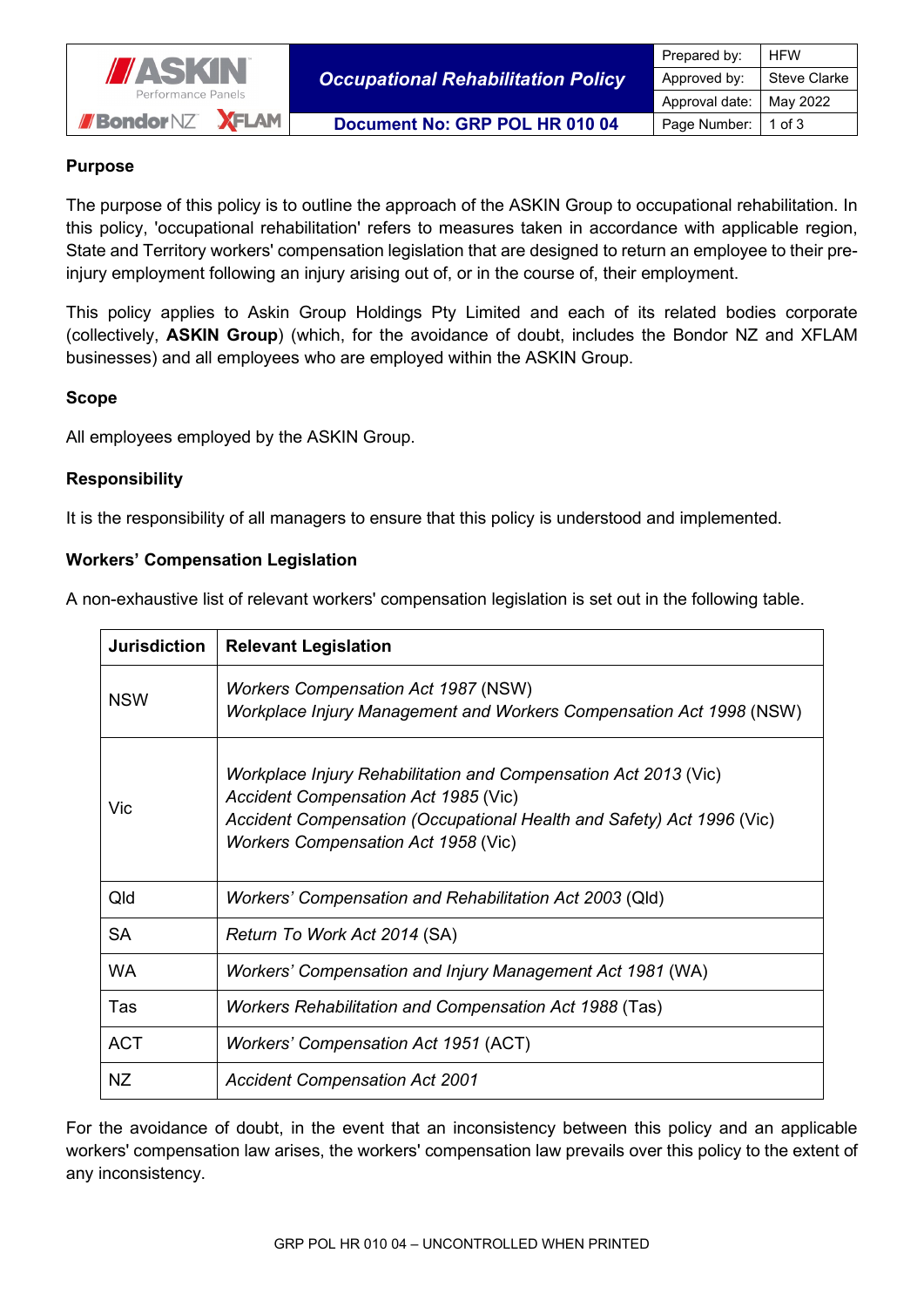

### **Return to Work Principles**

The ASKIN Group acknowledges that employees who have sustained a work-related injury should be provided the appropriate occupational rehabilitation to improve the likelihood of achieving a full and sustainable recovery and return to work.

In particular, the ASKIN Group is committed to:

- assisting employees to stay at, or return to, work following a workplace injury, in a manner consistent with relevant medical advice and where it is safe to do so;
- returning employees to work in their pre-injury role as soon as that employee is ready and able to do so, provided it is safe and practical to do so and in accordance with medical advice;
- in circumstances where an injured employee is not fit to return to their pre-injury role, providing such an employee with suitable work with the aim of aiding the rehabilitation process and not jeopardising their wellbeing, where such work is available; and
- consulting with relevant parties (including the employee, medical professionals, rehabilitation providers and the return to work coordinator) about an employee's return to work.

The obligations of the ASKIN Group to assist employees in their return to work after a workplace injury may differ based on applicable workers' compensation legislation.

Employees to whom this policy applies are expected to fully cooperate in the occupational rehabilitation efforts of their employer, including performing suitable duties (as offered by the ASKIN Group) which are consistent with the employee's medical restrictions.

#### **Return to work coordinator**

The ASKIN Group has appointed the following person as its return to work coordinator:

Bryan Ashworth Group Operations HSE Business Partner M: +61 484 535 155 E: bryan.ashworth@askin.net.au

The return to work coordinator plays an important role in assisting injured workers to remain at, or return to, work as soon as safely possible after suffering an injury. The return to work coordinator is also responsible for ensuring that the ASKIN Group meets its return to work obligations under applicable workers' compensation legislation.

Each ASKIN Group location has a return to work officer who will report to the return to work coordinator.

| <b>Site</b> | <b>Name</b>       | <b>Position</b>                         | <b>Mobile</b>   | Email                       |
|-------------|-------------------|-----------------------------------------|-----------------|-----------------------------|
| <b>VIC</b>  | Tina Heard        | <b>Australian Operations</b><br>Manager | +61 455 303 212 | Tina.heard@askin.net.au     |
| <b>NSW</b>  | Anthony Warren    | <b>Regional Manager</b>                 | +61 400 111 728 | Anthony.warren@askin.net.au |
| QLD         | Shawn<br>McNamara | <b>Operations Manager</b>               | +61 417 338 233 | Shawn.mcnamara@askin.net.au |